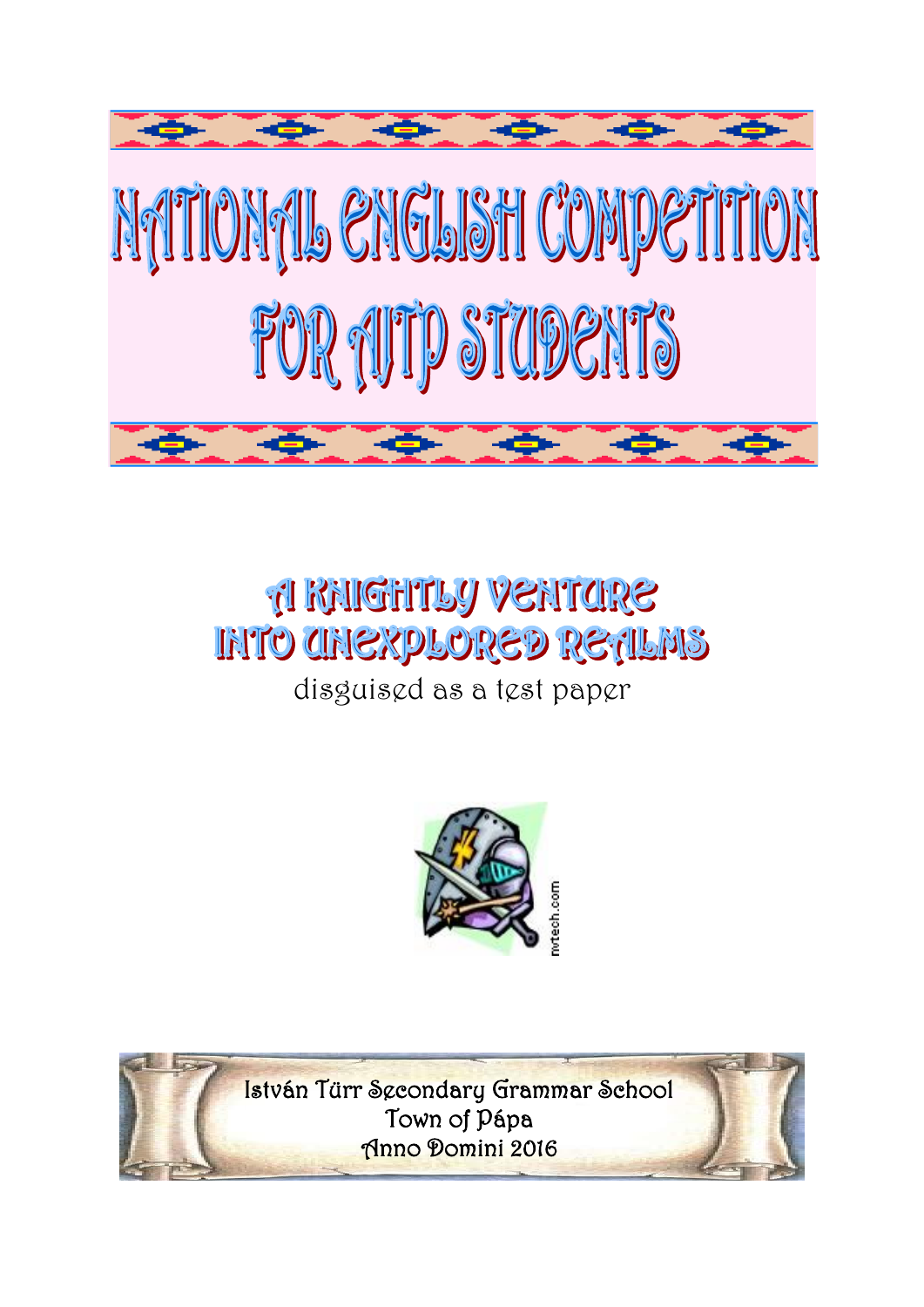

TO ALL CONTESTANTS: You can work on this test paper but you must write all your answers on the Answer Sheet.

Read the following text about the Rollright Stones, and do the related exercises below.



#### **The Ring of Stones**

In the heart of the English countryside there is a man waiting to become the King of England. He stands with his men in a field half way between Oxford and Stratford-upon-Avon, near the villages of Long Compton and Great Rollright. He paid a terrible price for his ambition: a witch turned him and his 70 knights into stone. Today he is the King Stone and his men form the Rollright Stones.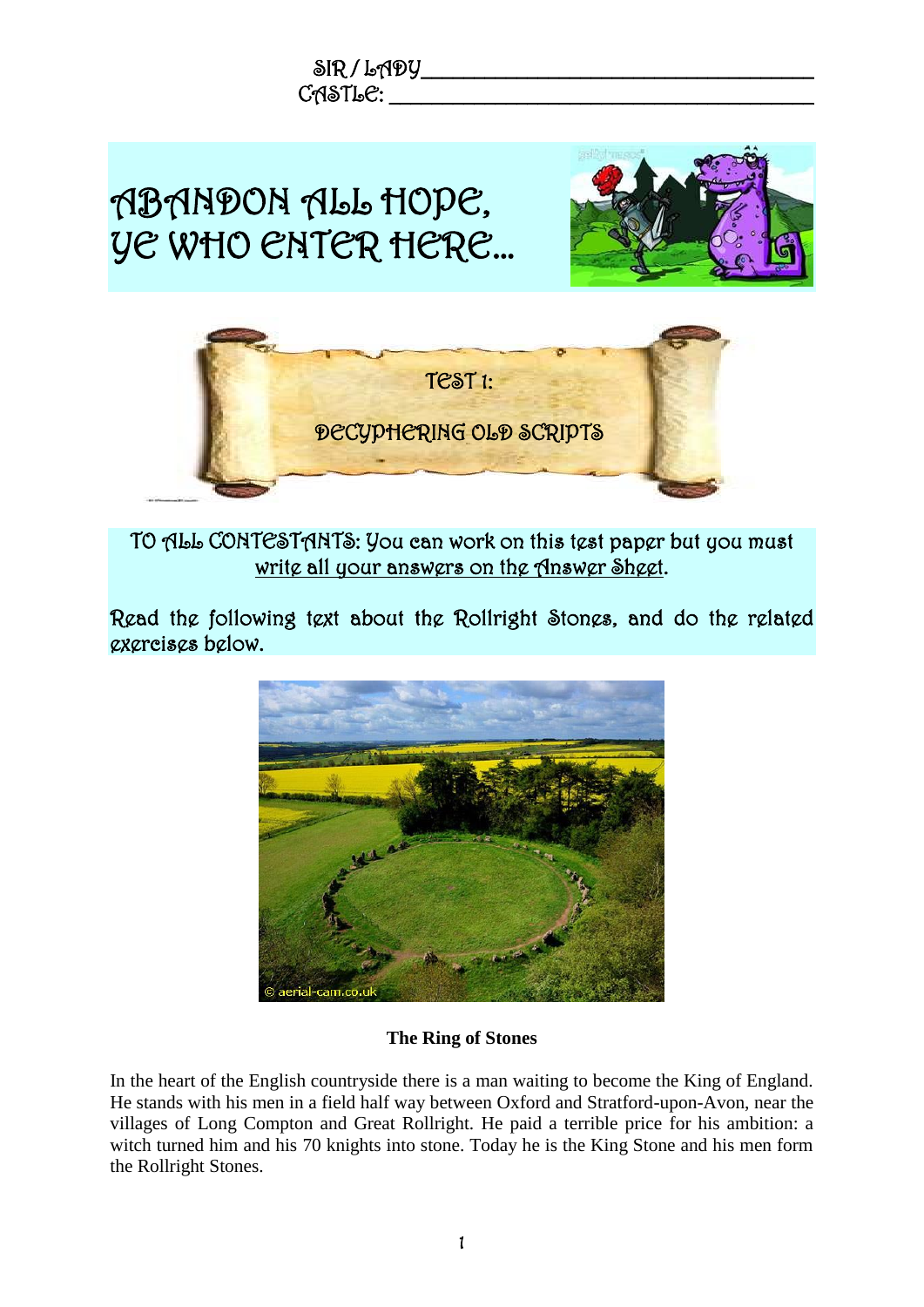The Rollright Stones stand about two kilometres south of Long Compton in Oxfordshire. They form a stone circle on the top of a ridge behind a line of trees, and about 70 metres away, across a country lane, stands the King Stone. 300 metres away stand another four stones, the "Whispering Knights." The King Stone is actually a 2.4-metre tall monolith which dates back to 1792 BC. The Rollright Stones are estimated to be older, while the Whispering Knights formed the walls of an early Neolithic tomb.

There's no doubt that this is one of the most beautiful regions of England. A footpath from the stone circle leads to a picturesque valley and the village Little Rollright with its small church. Long Compton, about two kilometres north on the road to Stratford-upon-Avon, has medieval, stone cottages and a thatched lych-gate.

One last word of warning for visitors to the Rollright Stones: people say the witch's spell is broken at midnight and the stones go down the hill to drink from a stream. Never visit the stones at night: witnesses either go mad or die!

## **The Legend of Rollright**

Legends surrounding these megalithic monuments go back to ancient Britain, when it was divided into many kingdoms. An ambitious king decided to conquer the entire country, but he met a witch three kilometres south of Long Compton. She challenged him: "Take seven long strides, and if you can see Long Compton, you will be King of England." The king started walking and shouted, "Stick, stock, stone. King of England I will be!" On his seventh stride the ground formed a high mound, and the witch declared, "As long as you cannot see Long Compton, you and your men will be stone." The Whispering Knights, plotting against the king, arrived on the scene and confronted the witch, so she turned them into stone, too. It is said that one day the king will awaken and continue with his conquest of England.

*ridge = hegygerinc, thatched lych-gate = nádtetővel fedett kapu, spell = varázslat, stride = lépés, mound = domb, halom, to plot = fellázad*

*(Speak Up, 01.2009. p. 10)* 

## Exercise 1: Circle T (true) or F (false). Remember: write all your answers on the Answer Sheet.  $(8 \bullet)$

| 1. The "King" is a stone which stands in the English countryside. | T / F |
|-------------------------------------------------------------------|-------|
| 2. According to a legend, he was turned to stone by the devil.    | T / F |
| 3. The King is accompanied by 17 knights.                         | T / F |
| 4. He stands at the centre of a circle of stones.                 | T / F |
| 5. The stones stand in a beautiful area.                          | T / F |
| 6. People say the stones move around at midnight.                 | T / F |
| 7. Long Compton was the name of the king.                         | T / F |
| 8. The King Stone is newer than the Rollright Stones.             | T / F |
|                                                                   |       |





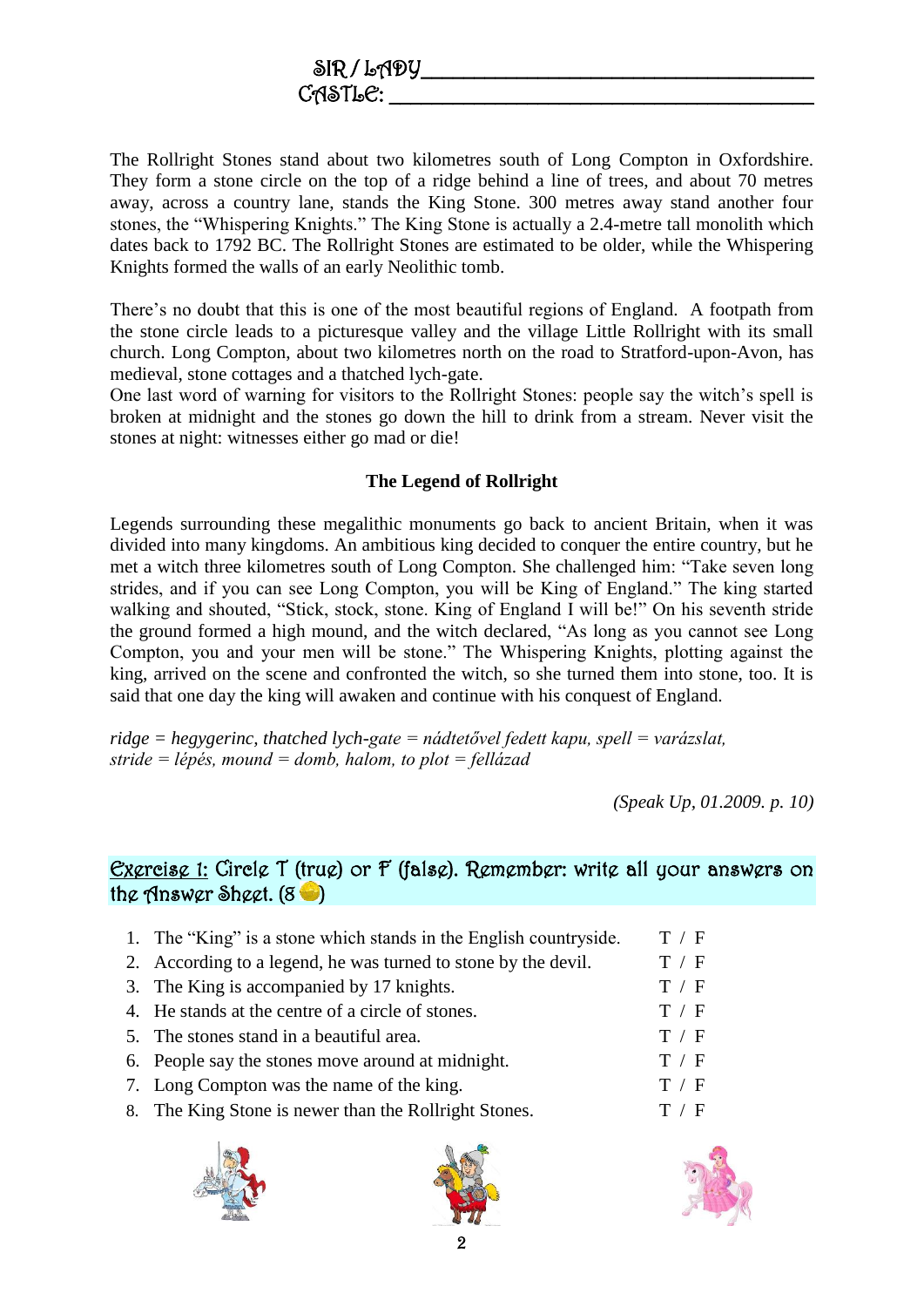# Exercise 2: Give short answers. Remember: write all your answers on the Answer Sheet. (7 )

\_\_\_\_\_\_\_\_\_\_\_\_\_\_\_\_\_\_\_\_\_\_\_\_\_\_\_\_\_\_\_\_\_\_\_\_\_\_\_\_\_\_\_\_\_\_\_\_\_\_\_\_\_\_\_\_\_\_\_\_\_\_\_\_\_\_\_\_\_\_

\_\_\_\_\_\_\_\_\_\_\_\_\_\_\_\_\_\_\_\_\_\_\_\_\_\_\_\_\_\_\_\_\_\_\_\_\_\_\_\_\_\_\_\_\_\_\_\_\_\_\_\_\_\_\_\_\_\_\_\_\_\_\_\_\_\_\_\_\_\_

\_\_\_\_\_\_\_\_\_\_\_\_\_\_\_\_\_\_\_\_\_\_\_\_\_\_\_\_\_\_\_\_\_\_\_\_\_\_\_\_\_\_\_\_\_\_\_\_\_\_\_\_\_\_\_\_\_\_\_\_\_\_\_\_\_\_\_\_\_\_

\_\_\_\_\_\_\_\_\_\_\_\_\_\_\_\_\_\_\_\_\_\_\_\_\_\_\_\_\_\_\_\_\_\_\_\_\_\_\_\_\_\_\_\_\_\_\_\_\_\_\_\_\_\_\_\_\_\_\_\_\_\_\_\_\_\_\_\_\_\_

\_\_\_\_\_\_\_\_\_\_\_\_\_\_\_\_\_\_\_\_\_\_\_\_\_\_\_\_\_\_\_\_\_\_\_\_\_\_\_\_\_\_\_\_\_\_\_\_\_\_\_\_\_\_\_\_\_\_\_\_\_\_\_\_\_\_\_\_\_\_

\_\_\_\_\_\_\_\_\_\_\_\_\_\_\_\_\_\_\_\_\_\_\_\_\_\_\_\_\_\_\_\_\_\_\_\_\_\_\_\_\_\_\_\_\_\_\_\_\_\_\_\_\_\_\_\_\_\_\_\_\_\_\_\_\_\_\_\_\_\_

\_\_\_\_\_\_\_\_\_\_\_\_\_\_\_\_\_\_\_\_\_\_\_\_\_\_\_\_\_\_\_\_\_\_\_\_\_\_\_\_\_\_\_\_\_\_\_\_\_\_\_\_\_\_\_\_\_\_\_\_\_\_\_\_\_\_\_\_\_\_

- 1. Where in England are the King and his men located?
- 2. Why was he turned to stone?
- 3. What name is given to his circle of knights?
- 4. Where do they stand?
- 5. What are the Whispering Knights?
- 6. What did they once form?
- 7. Why do people say it's dangerous to visit the site at night?

# Exercise 3: Find the words in the text for these definitions. Remember: write all your answers on the Answer Sheet.  $(10 - )$

- 1. A small house in the country:  $C_{\text{max}} = C_{\text{max}} C$
- 
- 3. A narrow country road:  $L_{\perp \text{}}$   $L_{\perp \text{}}$
- 4. You walk along this in the country:  $F_{\perp} = -$  =  $\frac{F_{\perp}}{F_{\perp}}$
- 5. An area where grass or a crop grows:  $F_{\text{max}} =$
- 6. A very low mountain:  $H_{\text{max}} = H_{\text{max}}$
- 7. Very old, relating to a time early in history:  $A_1 = A_2 = A_3 = A_4$
- 8. Speak very softly or quietly:  $W_{\text{max}} = 0$
- 9. Guess or calculate something:  $E_{\text{max}} = E_{\text{max}} = E_{\text{max}}$
- 10. Take control of people or a place:  $C_{\text{max}} = C_{\text{max}} = C$







DRAG-ON DRAG-OFF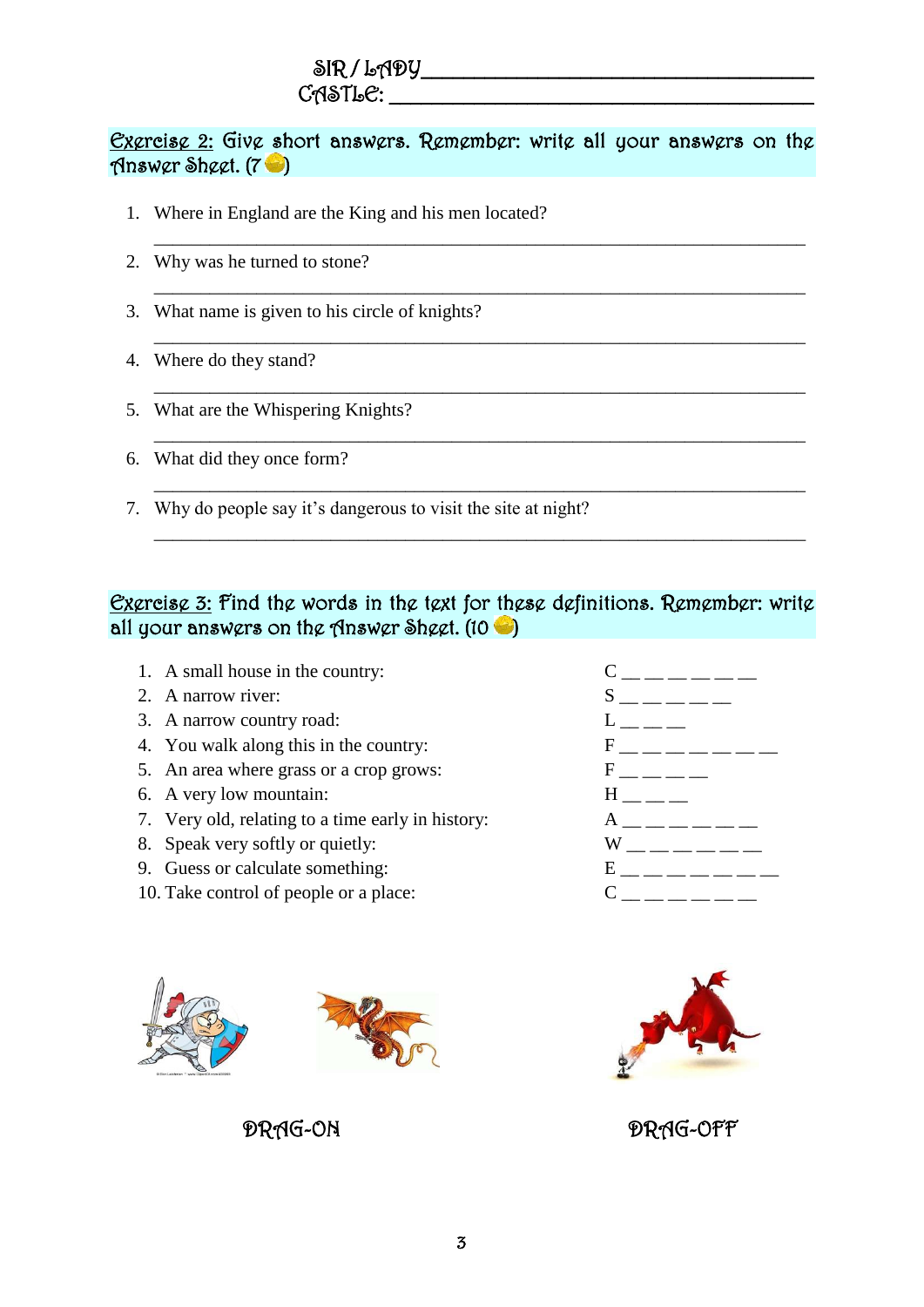

Exercise 1: Read the text below and complete it with the missing words. There are five words you won't need. Remember: write all your answers on the Answer Sheet. (10 )



*emphasize, associated, considered, reputation, tortured, realizes, recognizes, mystery, hidden, perform, attempting, annually, attacked, harsh, confidence*

## **THE LEGEND OF ST. VALENTINE**

Approximately 150 million Valentine's Day cards are exchanged (1)…………….making Valentine's Day the second most popular card-sending holiday after Christmas. The history of Valentine's Day–and the story of its patron saint–is shrouded in (2)……….. .. We do know that February has long been celebrated as a month of romance, and that St. Valentine's Day, as we know it today, contains vestiges of both Christian and ancient Roman tradition. But who was Saint Valentine, and how did he become (3) ……………. with this ancient rite.

The Catholic Church (4)…………..at least three different saints named Valentine or Valentinus, all of whom were martyred. One legend contends that Valentine was a priest who served during the third century in Rome. When Emperor Claudius II decided that single men made better soldiers than those with wives and families, he outlawed marriage for young men. Valentine, realizing the injustice of the decree, defied Claudius and continued to (5)……….marriages for young lovers in secret. When Valentine's actions were discovered, Claudius ordered his execution.

Other stories suggest that Valentine may have been killed for (6) ………… to help Christians escape (7)………Roman prisons, where they were often beaten and (8)………….. According to one legend, an imprisoned Valentine actually sent the first "valentine" greeting himself after he fell in love with a young girl–possibly his jailor's daughter–who visited him during his confinement. Before his death, it is alleged that he wrote her a letter signed "From your Valentine," an expression that is still in use today. Although the truth behind the Valentine legends is murky, the stories all (9)………..his appeal as a sympathetic, heroic and–most importantly–romantic figure. By the [Middle Ages,](http://www.history.com/topics/middle-ages) perhaps thanks to this (10)……….., Valentine would become one of the most popular saints in England and France.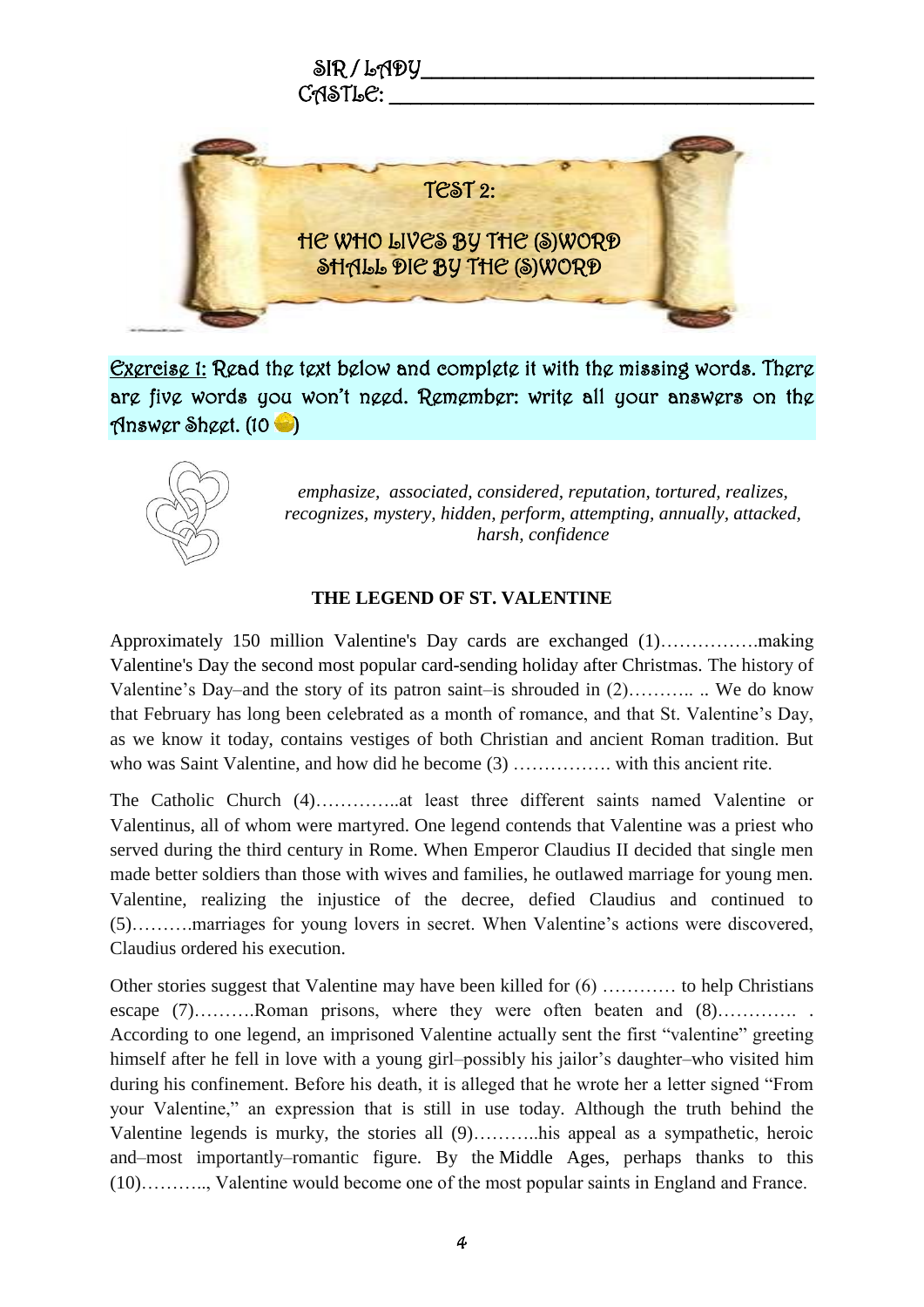Exercise 2: Read the text below and complete it with the missing words. There are five words you won't need. Remember: write all your answers on the Answer Sheet.  $(5 \bullet)$ 

> *sights, point out, literary, draws, meet, appeal, fulfils, stroll, entertaining, suitable*

#### **STRATFORD**

Stratford, with its variety of quality accommodation, makes an ideal base at any time of the year for exploring the many attractions of Shakespeare's Country, the area which perhaps best (1)………..….. a visitor's expectations. The keynote is the variety of places to visit. Besides its historic and (2)………..… associations, this area has wildlife and farming attractions, which will (3)…………….. to families and groups looking for "days out" ideas. Boating and riverside walks are popular free-time activities, and the canal towpaths are ideal for a peaceful (4)………………. . National Hunt racing (5)………… enthusiastic supporters too.

Exercise 3: Read the text below and use the word given to form a word that fits the gap in the same line. Remember: write all your answers on the Answer  $\delta$ heet. (10 $\bullet$ )



#### **SNAKES**

The belief that all snakes are  $(1)$ ………… is wrong. Of the 3000 or so snake species (2)……….…., 400 are dangerous and only a few are (3)…………. . Why do snakes bite? It's a (4)………... mechanism to protect themselves. Another reason is to kill their prey, a (5) ……...…. if they are to live. In general, snakes won't bite unless a  $(6)$  ………….. of some sort is caused. Snake bites can cause severe (7)…..……., pain, dizziness and difficulties in breathing, (8) ……....... in the victim's movements and a feeling of (9) ………… are common. Of course, there are many (10)…………... antidotes available, which should be given as soon as possible.

**POISON KNOW DEAD DEFEND NECESSARY DISTURB SWELL RESRTRICT EXHAUST EFFECT**

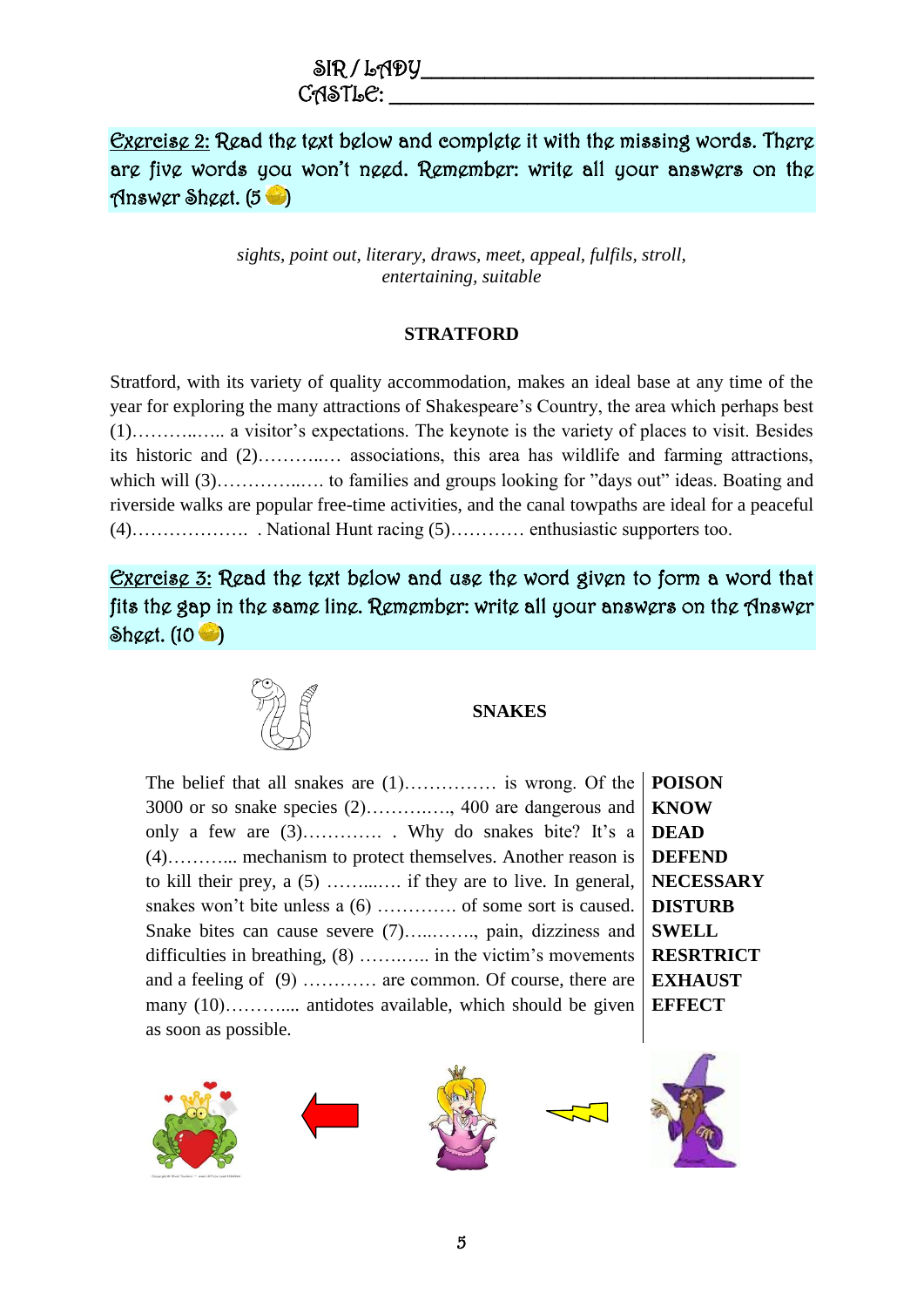



Read the sentences and choose the right answer (A, B, C, D) to fill the gap in each. Remember: write all your answers on the Answer Sheet. (50 )

- 1. She … for half an hour. A. made us waiting C. kept us waiting B. made us to wait D. kept us to wait 2. I've been … London. A. at C. in B. from D. to 3. I'd hate … in such a wind. A. row C. to rowing
- B. to row D. rowed
- 4. It took us five days ... to The Hague. A. get C. getting B. to get D. got
- 5. You … put on your coat. A. had better C. had rather B. would better D. would rather
- 6. … you drink, you'll get sick. A. However C. Whoever B. Whatever D. Whichever
- 
- 





7. Do you remember … Helen in Budapest last month? A. see C. seeing B. to see D. to be seen

8. … else to be discussed, we'll end the meeting.

A. Unless there is something C. If there's something B. Unless there's nothing D. If there's anything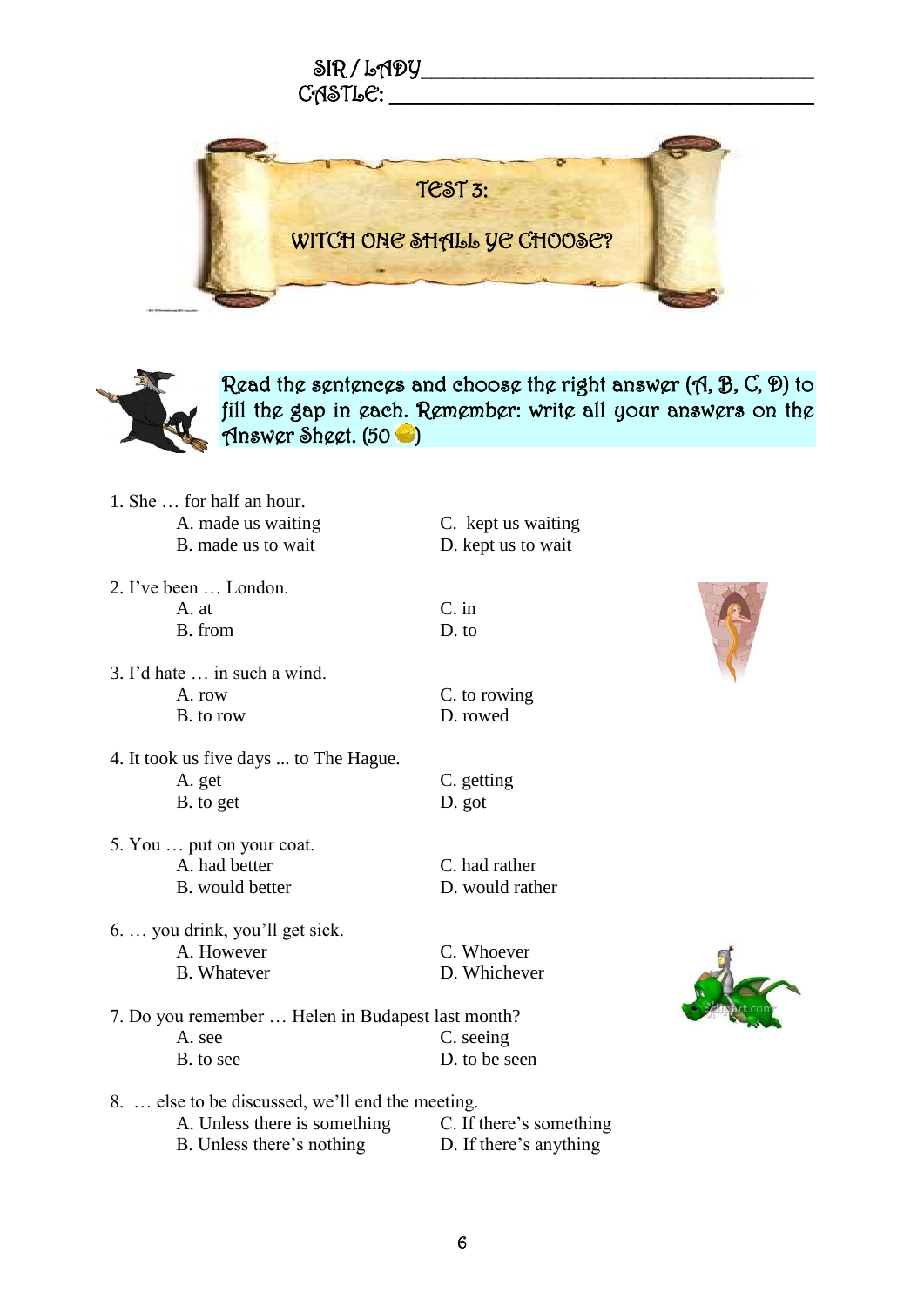|                                         | 9. The thief denied  stolen the money.                              |                                                                                      |  |
|-----------------------------------------|---------------------------------------------------------------------|--------------------------------------------------------------------------------------|--|
|                                         | A. had                                                              | C. to have                                                                           |  |
|                                         | B. have                                                             | D. having                                                                            |  |
|                                         |                                                                     |                                                                                      |  |
|                                         | 10. ! A bus is coming.                                              |                                                                                      |  |
|                                         | A. Look for                                                         | C. Look out                                                                          |  |
|                                         | B. Look in                                                          | D. Look after                                                                        |  |
|                                         | 11. Bristol is a major port in  south of England.                   |                                                                                      |  |
|                                         | $A. -$                                                              | C. an                                                                                |  |
|                                         | B. a                                                                | D. the                                                                               |  |
|                                         |                                                                     |                                                                                      |  |
|                                         | 12. Read the notice, will you? What ?                               |                                                                                      |  |
|                                         | A. is in it                                                         | C. does it say                                                                       |  |
|                                         | B. does it tell                                                     | D. is written in it                                                                  |  |
|                                         |                                                                     |                                                                                      |  |
|                                         | 13. They insisted  taking the exam very soon.                       |                                                                                      |  |
|                                         | A. on                                                               | C. to                                                                                |  |
|                                         | B. for                                                              | $D.$ in                                                                              |  |
|                                         |                                                                     |                                                                                      |  |
|                                         | 14. They  in the village by the time you return.<br>A. are leaving  | C. will be living                                                                    |  |
|                                         | B. have lived                                                       | D. will leave                                                                        |  |
|                                         |                                                                     |                                                                                      |  |
|                                         | 15. I'll telephone you immediately if we  a cancellation of a seat. |                                                                                      |  |
|                                         | A. will get                                                         | C. shall have                                                                        |  |
|                                         | B. will have                                                        | D. have                                                                              |  |
|                                         |                                                                     |                                                                                      |  |
|                                         | 16. I had a toothache  I went to the dentist's.                     |                                                                                      |  |
|                                         | A. so                                                               | C. because                                                                           |  |
|                                         | B. so that                                                          | D. such                                                                              |  |
|                                         |                                                                     |                                                                                      |  |
|                                         |                                                                     | 17. Henry is in his office at 7 o'clock every day. It means  up early every morning. |  |
|                                         | A. get                                                              | C. getting                                                                           |  |
|                                         | B. to get                                                           | D. got                                                                               |  |
|                                         | 18. Where is the shop  sells postcards?                             |                                                                                      |  |
|                                         | A. that                                                             | C. what                                                                              |  |
|                                         | B. where                                                            | $D -$                                                                                |  |
|                                         |                                                                     |                                                                                      |  |
|                                         | 19.  hair is not too short.                                         |                                                                                      |  |
|                                         | A. She's                                                            | C. Her                                                                               |  |
|                                         | B. She has                                                          | D. Hers                                                                              |  |
|                                         |                                                                     |                                                                                      |  |
| 20.  climate in  Hungary is continental |                                                                     |                                                                                      |  |
|                                         | A. A  -                                                             | $C. A $ the                                                                          |  |
|                                         | B. The  -                                                           | D. The  the                                                                          |  |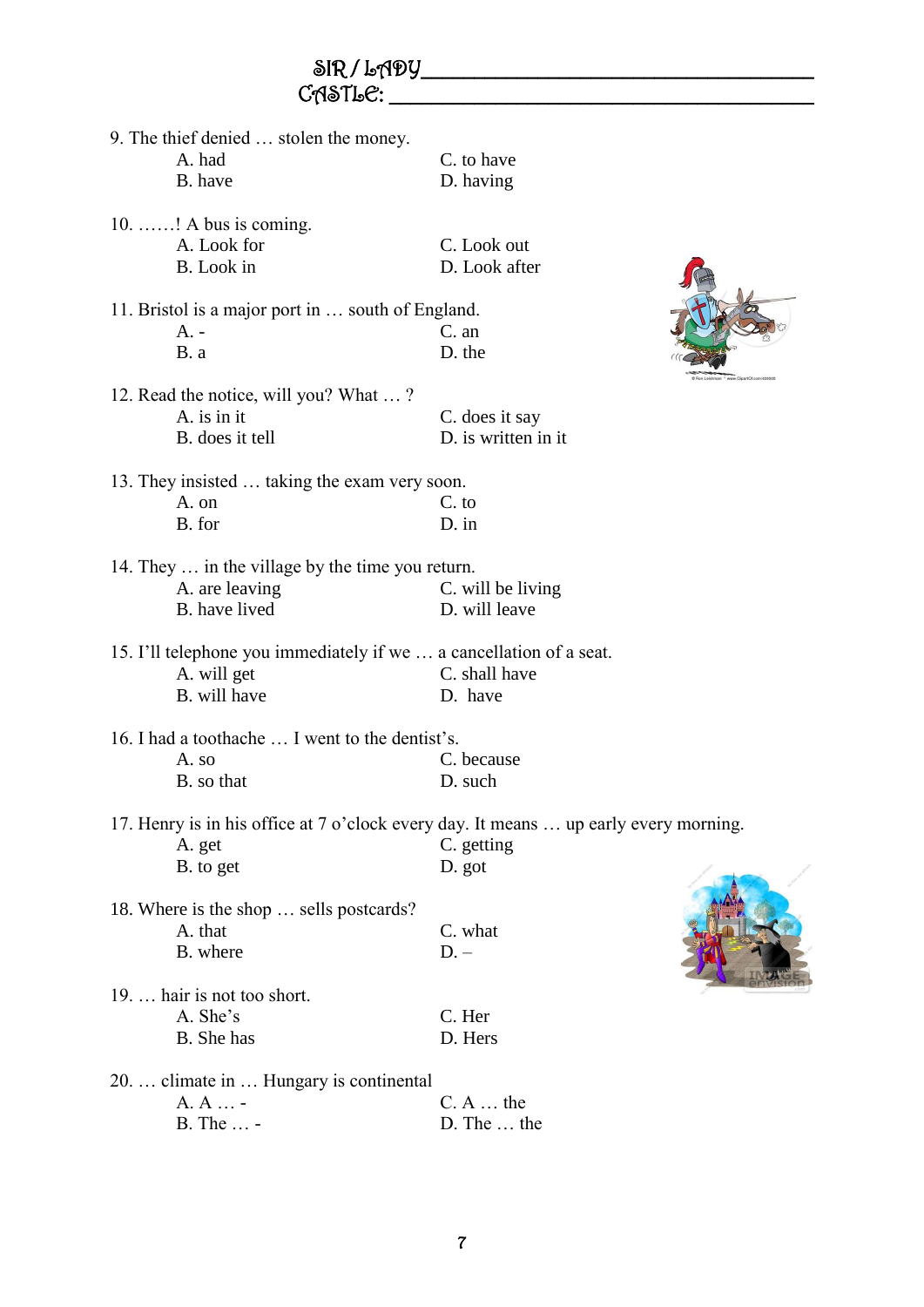| $C_A$ STL $C$ : |                                                                         |                                                                                       |  |  |
|-----------------|-------------------------------------------------------------------------|---------------------------------------------------------------------------------------|--|--|
|                 | 21. She was pleased  my present and thanked  it.                        |                                                                                       |  |  |
|                 | A. with  to                                                             | C. of  for                                                                            |  |  |
|                 | B. with  for                                                            | $D.$ by $\ldots$ for                                                                  |  |  |
|                 | 22. I  be dead in New York than live in Philadelphia.                   |                                                                                       |  |  |
|                 | A. had better                                                           | C. had rather                                                                         |  |  |
|                 | B. would better                                                         | D. would rather                                                                       |  |  |
|                 | 23. He ate a  of grapes for dinner                                      |                                                                                       |  |  |
|                 | A. bunch                                                                | C. flock                                                                              |  |  |
|                 | B. group                                                                | D. swarm                                                                              |  |  |
|                 |                                                                         |                                                                                       |  |  |
|                 | 24. I was the  student in the class.                                    |                                                                                       |  |  |
|                 | A. taller                                                               | C. more tall                                                                          |  |  |
|                 | <b>B.</b> tallest                                                       | D. most tall                                                                          |  |  |
|                 | 25. Dick  his bath now.                                                 |                                                                                       |  |  |
|                 | A. took                                                                 | C. take                                                                               |  |  |
|                 | <b>B.</b> takes                                                         | D. is taking                                                                          |  |  |
|                 | 26. He was interested  success, because he had invested a lot of money. |                                                                                       |  |  |
|                 | A. at                                                                   | C. of                                                                                 |  |  |
|                 | B. in                                                                   | $D.$ by                                                                               |  |  |
|                 |                                                                         |                                                                                       |  |  |
|                 | 27.  lovely eyes she has!                                               |                                                                                       |  |  |
|                 | A. How                                                                  | C. What a                                                                             |  |  |
|                 | <b>B.</b> What                                                          | D. That                                                                               |  |  |
|                 | 28. This is the key  the burglar used.                                  |                                                                                       |  |  |
|                 | A. that                                                                 | C. whose                                                                              |  |  |
|                 | B. what                                                                 | D. whom                                                                               |  |  |
|                 | 29. Don't want to change anything. Leave things  they are.              |                                                                                       |  |  |
|                 | A. like                                                                 | C. then                                                                               |  |  |
|                 | B. than                                                                 | D. as                                                                                 |  |  |
|                 | famous artists.                                                         | 30. A lot of people came to the exhibition because they  about the picture painted by |  |  |
|                 | A. had heard                                                            | C. were knowing                                                                       |  |  |
|                 | B. believe                                                              | D. are told                                                                           |  |  |
|                 |                                                                         |                                                                                       |  |  |
|                 | 31. He  down the motorway when a tyre burst.                            |                                                                                       |  |  |
|                 | A. was racing                                                           | C. races                                                                              |  |  |
|                 | B. has raced                                                            | D. is racing                                                                          |  |  |
|                 | 32. Jack said he  never see Judy again.                                 |                                                                                       |  |  |
|                 | A. shall                                                                | C. won't                                                                              |  |  |
|                 | B. would                                                                | D. was going to                                                                       |  |  |
|                 |                                                                         |                                                                                       |  |  |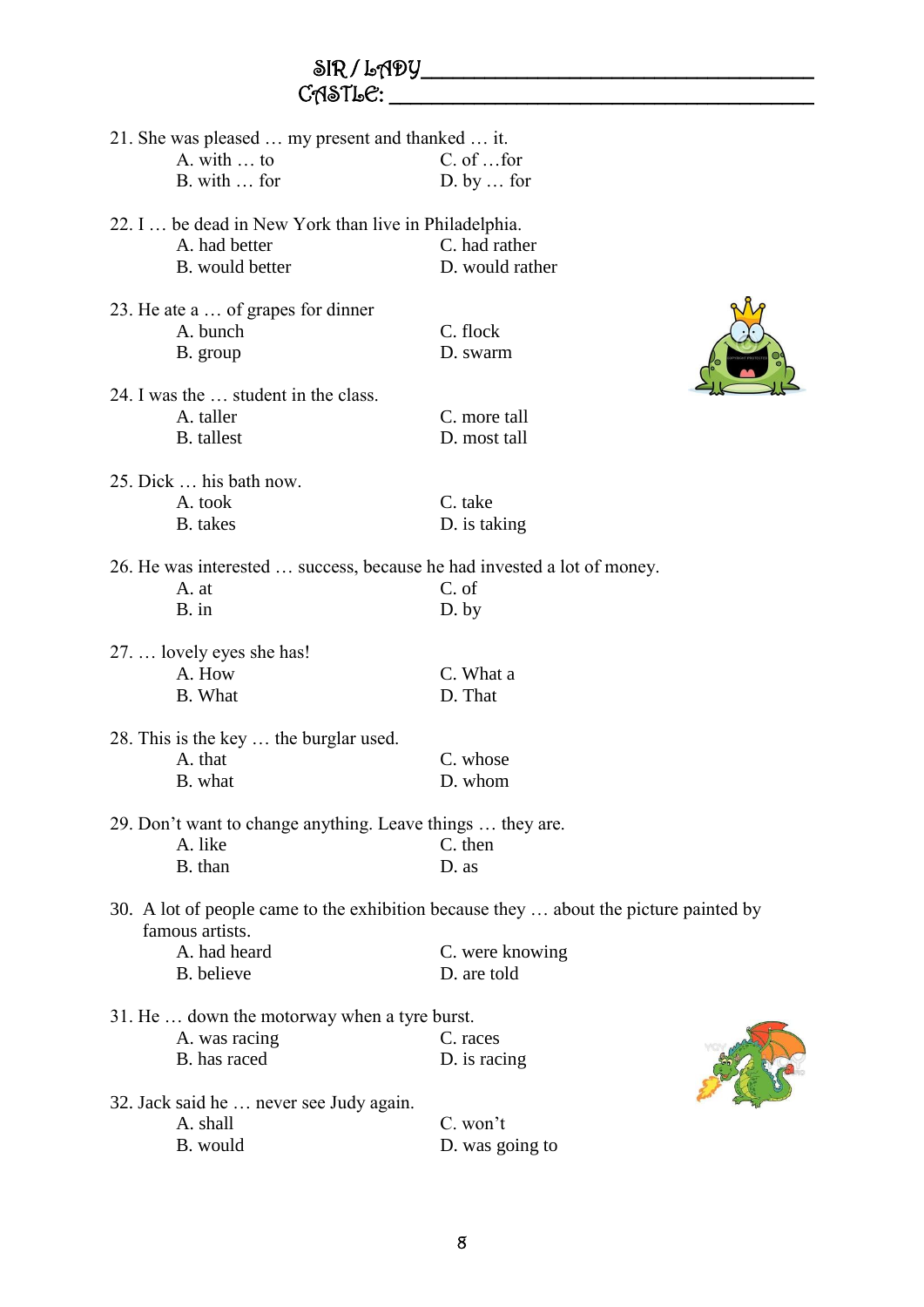|                                                             | CASTLE: |                                                                               |                             |
|-------------------------------------------------------------|---------|-------------------------------------------------------------------------------|-----------------------------|
| 33. Joe has always wanted to have , too.                    |         |                                                                               |                             |
| A. a room to own                                            |         | C. his own room                                                               |                             |
| B. an own room                                              |         | D. a room to his own                                                          |                             |
| 34. It's no use                                             |         |                                                                               |                             |
| A. lie                                                      |         | C. lying                                                                      |                             |
| B. to lie                                                   |         | D. laid                                                                       |                             |
| 35. Joe's as old  Mike.                                     |         |                                                                               |                             |
| A. so                                                       |         | C. than                                                                       |                             |
| B. then                                                     |         | D. as                                                                         |                             |
| 36. It's easy  mistakes.                                    |         |                                                                               |                             |
| A. making                                                   |         | C. to make                                                                    |                             |
| B. not making                                               |         | D. to not make                                                                | is Holmes Designs * www.Cli |
| 37. I haven't heard this song                               |         |                                                                               |                             |
| A. already                                                  |         | C. still                                                                      |                             |
| B. yet                                                      |         | D. until                                                                      |                             |
| 38. He doesn't like dancing.  does his girlfriend.<br>A. So |         | C. Neither                                                                    |                             |
| <b>B.</b> Either                                            |         | D. Also                                                                       |                             |
|                                                             |         |                                                                               |                             |
|                                                             |         | 39. Their play opens the day after tomorrow. Tomorrow night will be the dress |                             |
| A. training                                                 |         | C. trial                                                                      |                             |
| B. rehearsal                                                |         | D. practice                                                                   |                             |
| 40. 'Thank you for your help.""                             |         |                                                                               |                             |
| A. Please                                                   |         | C. It does nothing                                                            |                             |
| B. Never mind                                               |         | D. Not at all                                                                 |                             |
| 41. The girls  up their tents before the storm  out.        |         |                                                                               |                             |
| A. have set  is breaking                                    |         | C. set  had broken                                                            |                             |
| B. set  broke                                               |         | D. had set  broke                                                             |                             |
| 42. I've got to do  homework.                               |         |                                                                               |                             |
| A. a                                                        |         | C. any                                                                        |                             |
| B. own                                                      |         | D. some                                                                       |                             |
|                                                             |         | 43. She has refused, but she  change her mind if you ask her again.           |                             |
| A. can                                                      |         | C. likely to                                                                  |                             |
| B. may not                                                  |         | D. might                                                                      |                             |
| 44. Helen likes going to the theatre and                    |         |                                                                               |                             |
| A. so do I                                                  |         | C. so I like                                                                  |                             |
| B. so go I                                                  |         | D. so I am                                                                    |                             |

 $\delta$ R/LADY